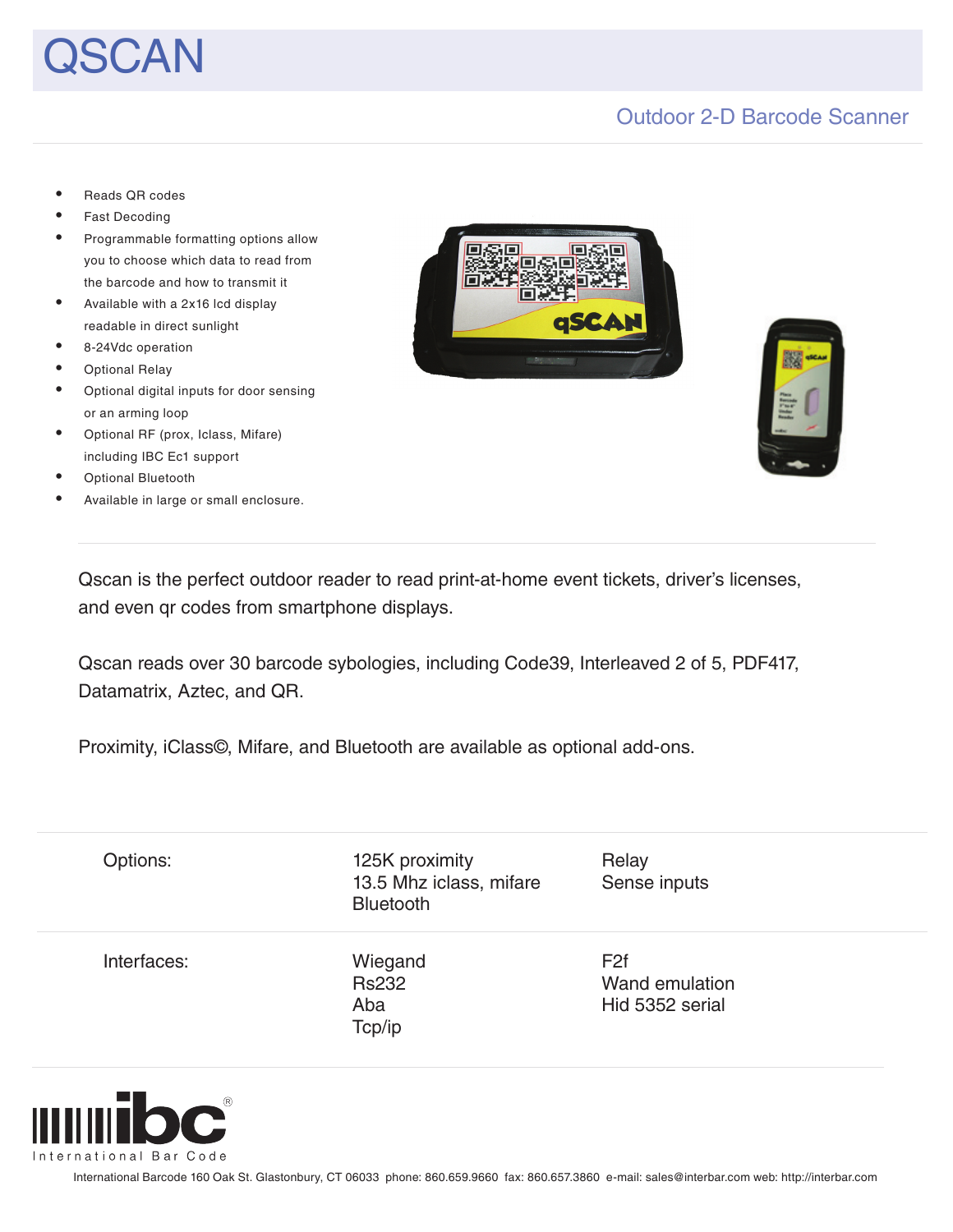# **Specifications**

| Barcode Read Range:        | 3"-18" depending on size of barcode                                                                               |
|----------------------------|-------------------------------------------------------------------------------------------------------------------|
| Symbologies (1D):          | Code 39, I 2 of 5, 2 of 5, 5, Code 128, Codabar, Ean8, Ean13, Jan8, Jan13, Upce, Upca,                            |
|                            | M2of5, K3of5, Postnet, Postbar, Kix, Planet, Msi, Code11, Code93                                                  |
| Symbologies (2D):          | Pdf417, QR, Aztec, Datamatrix                                                                                     |
| Interfaces:                | Wiegand, up to 250 bits, aba, f2f, wand, Rs232, TCP / IP, Hid 5352                                                |
| RF (optional, option H):   | 125khz prox (Ibc, Hid, Awid, Casi, Farpointe, EM)                                                                 |
| RF (optional, option I):   | 13Mhz (Iclass, Iclass SE, Iclass SR, Mifare CSN)                                                                  |
| RF (optional, option B):   | 125khz prox (Hid, Awid, Indala <sup>1</sup> , EM <sup>1</sup> ), 13Mhz (Iclass, Iclass SE, Iclass SR, Mifare CSN) |
| Relay (optional):          | Form C, 500ma max                                                                                                 |
| Display (optional):        | LCD, 2 lines by 16 characters, viewable in direct sunlight                                                        |
| Digital Inputs (optional): | 2, one may be programmed for an arming loop                                                                       |
| Tcp/ip:                    | 10/100 autodetect                                                                                                 |
| Power Consumption:         | 300ma max, 200ma typical @12vdc, Acceptable supply voltage 8-24vdc                                                |
| Material:                  | <b>Black polycarbonate</b>                                                                                        |
| Dimensions:                | 6.4" L x 4.4" W x 2" H, Flange 8" L x 4.7" W                                                                      |
| Weight:                    | $1$ lb.                                                                                                           |
| Outdoor Rating:            | IP <sub>65</sub>                                                                                                  |
| Mounting:                  | Front Side Flange                                                                                                 |
| Indicators:                | 2 programmable LEDs                                                                                               |
| Temperature:               | $-40^{\circ}$ C to $+85^{\circ}$ C                                                                                |
| Standard Wiring (Fixed):   | 3ft (91.5cm) cable with DB9 female (RS232), flying leads (wiegand, aba, wand, f2f) or RJ45 (TCP / IP)             |
| Bluetooth:                 | BLE 4.0 compatible with ibcENTRY app, iphone only. Available only with wiegand (G) output <sup>2</sup>            |

1 Must be specified at time of order 2Bluetooth not available in smaller case

### Wiring Wiring Connections for various Interfaces.

#### Rs232 Interface

| Red    | +VDC                   |
|--------|------------------------|
| Blue   | GND                    |
| Green  | <b>Reader Transmit</b> |
| Yellow | <b>Reader Receive</b>  |

#### Wiegand / ABA / Wand Interface / 5v F2F

|       | (readers without BLE)         |
|-------|-------------------------------|
| Red   | $+VDC$                        |
| Blue  | GND                           |
| White | Data 1 / Mag Data / Wand /f2f |

#### Green Data 0 / Mag Clock Orange Green LED Yellow Bi-color LED

### Wiegand (readers with BLE) - see

 notes on right

Red +VDC Blue GND White Barcode/RF Data 1 Brown Bluetooth Data 1 Green Data 0 Orange Green LED Yellow Bi-color LED Black Used for flash updates only

| 12v F2F |              |
|---------|--------------|
| Red     | +VDC         |
| Blue    | GND          |
| White   | Reserved     |
| Green   | Reserved     |
| Orange  | Green LED    |
| Yellow  | Bi-color LED |
| Brown   | F2F          |

#### Relay Wiring (All Readers)

| Yellow | <b>Normally Closed</b> |
|--------|------------------------|
| Green  | <b>Normally Open</b>   |
| Red    | Common                 |

#### Sense Input Wiring

Yellow Sense Input 1 or Arming Loop Orange Sense Input 2

### **TCP**

RJ45 Plug

Specifications Subject to change without notice

#### Special note for wiegand output readers that also contain the BLE option:

In order to provide easy flash updates, readers that contain the Bluetooth option have 2 additional wires. For normal operation the white and brown wires are connected together. They are separated to provide flash updating and programming capability.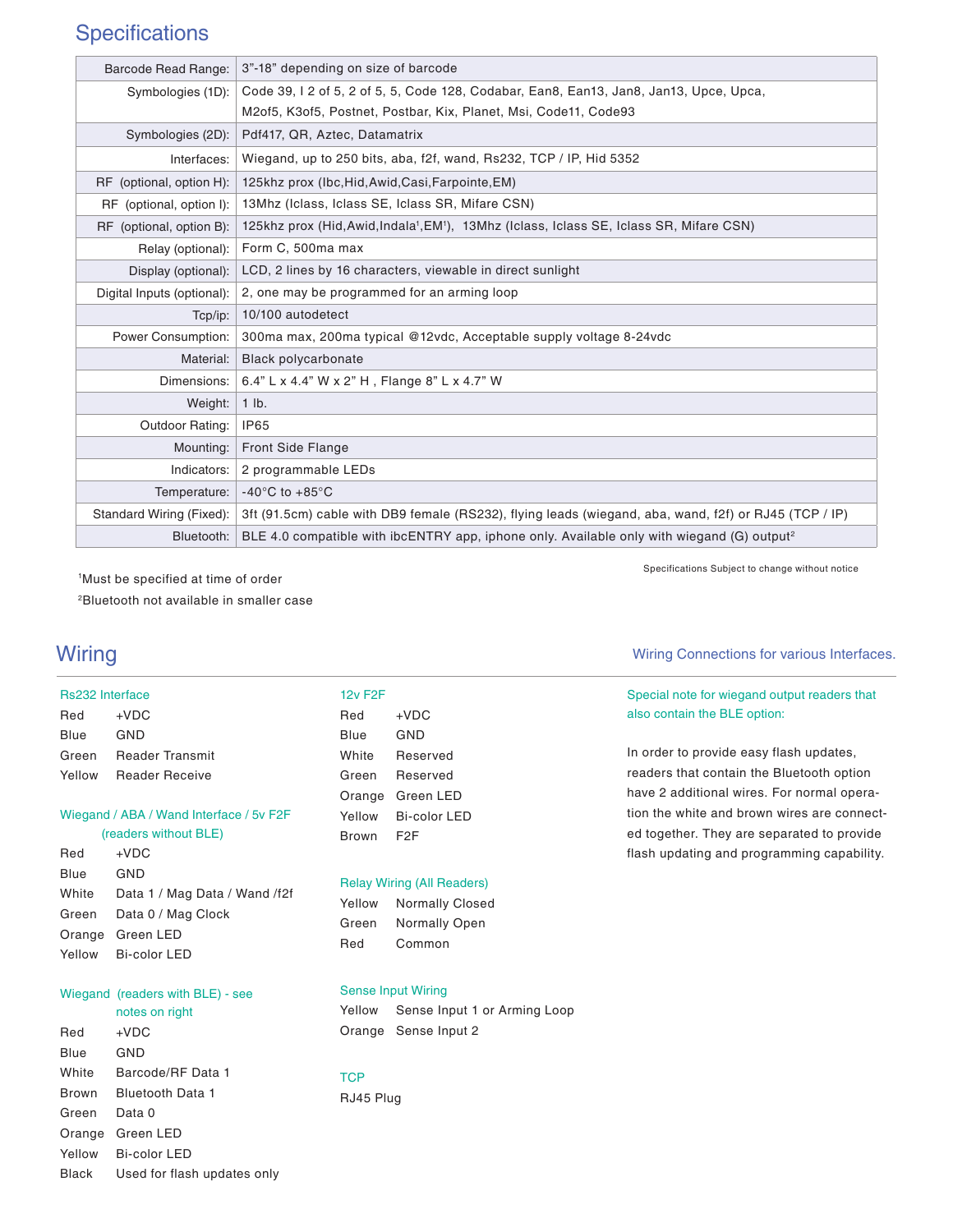

Ble, Poe, Small Case and Special are optional parameters. Use only those that are applicable.

#### RF

 No RF - 0 IBC, Hid, Farpointe, Awid, Casi, EM Prox -  $H^6$ Iclass- $1^3$ Iclass $^3$  & Hid,Awid,EM $^9$ ,Indala $^{5,9}$  Prox - B $^{13}$ Mifare CSN-M<sup>7</sup> Indala -  $D^5$ 

#### INTERFACE<sup>1</sup>

 Rs232 – S TCP / IP  $- C^{13}$  Wiegand/aba/wand/f2f(5v) - G F2F(12v) - F USB Serial - U<sup>11</sup>

#### RELAY4

 No Relay – 0 Relay - R

#### SENSE INPUTS<sup>2</sup>

 No Sense Inputs - 0 Sense Inputs - S

#### DISPLAY

 No Display - 0 Display - D

#### BLE (Bluetooth)<sup>10</sup>

 No Bluetooth - leave blank Bluetooth - B

#### POE<sup>12</sup>

 No POE - leave blank POE - P

#### SMALL CASE

 No - leave blank S - Small Case

#### **SPECIAL**

 Special IS used for custom configurations for which IBC has assigned you a number. <sup>1</sup>For Hid 5352 serial emulation order RS232

<sup>2</sup>For Armed Loop use, order Sense Inputs

 Sense inputs available as an option only with RS232 or TCP interfaces. Sense inputs are standard with wiegand interface units (code G).

 $3$ HID Application Area PACS data from Iclass, Iclass SE, Iclass SR, Iclass SEOS

 $^4$ Relay available only with RS232 or TCP interfaces

<sup>5</sup>Indala 26 bit

 $6$ Casi support Proxlite 40 bit. EM support 32 bit or 40 bit. Not all formats supported. Contact IBC for more information.

<sup>7</sup>Mifare CSN only.

<sup>8</sup>Default Angle is 5 degrees

 $9$ Must be specified at time of order.

 $10$ Bluetooth available with wiegand interface only. Use requires subscription to ibcENTRY app.

11Minimum quantiy required.

12 Available with TCP interface only.

13 Option not available in small case.

EXAMPLES: QSCAN-0G000 Qscan with wiegand interface QSCAN-HCR00 **QSCAN-HCR00** Qscan with 125K prox,tcp interface, relay QSCAN-BG000 **QSCAN-BG000** Qscan with 125K prox and 13.5mhz iclass, wiegand interface QSCAN-0G000-S **QSCAN-0G000-S** QSCAN with 125K prox in small enclosure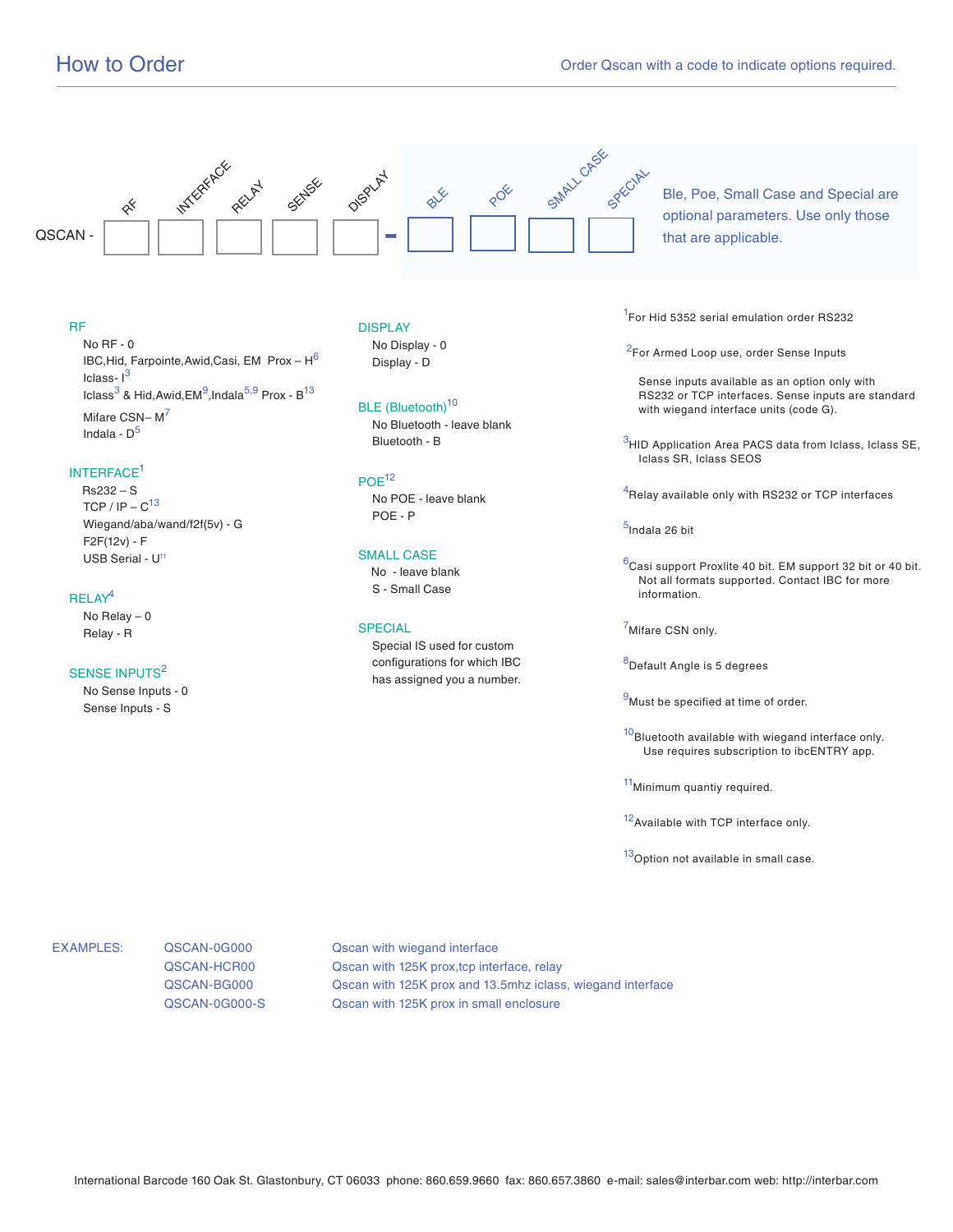

# Dimensional Diagrams - Small Enclosure